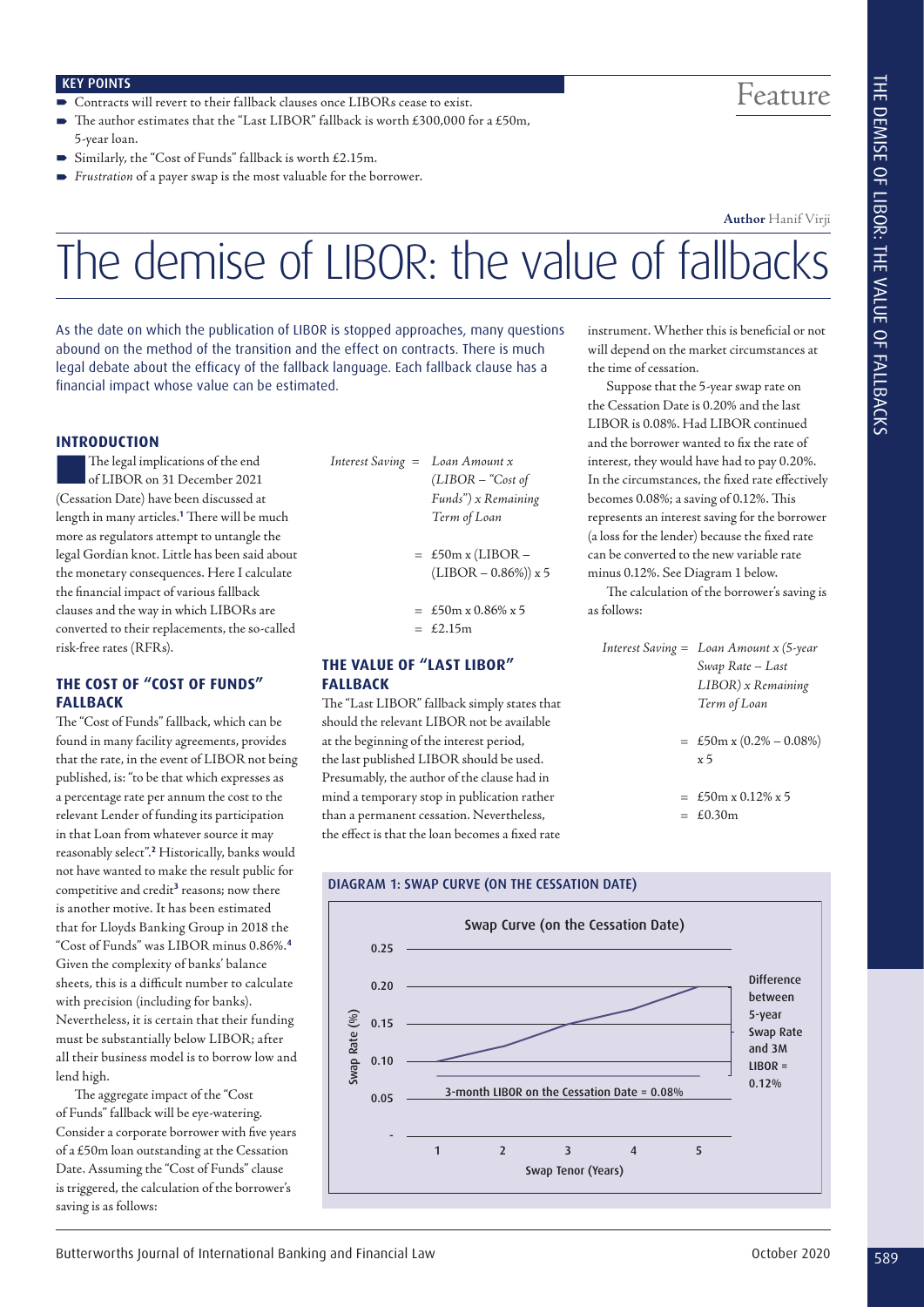# Feature

Of course, if the 5-year Swap Rate is less than the last LIBOR then the borrower will pay greater interest than anticipated (to the lender's benefit).

# **THE BENEFIT OF FRUSTRATION**

Suppose that the corporate borrower had hedged the risk against rising LIBOR by entering into an interest rate swap (IRS). See Diagram 2 below.

The IRS would have reflected the terms of the loan such that the swap counterparty (usually the lender) paid the company LIBOR and the company paid the swap counterparty a fixed rate, 2.70% in the example. In this way, the payment and receipt of LIBOR cancel each other out and the company's interest repayment becomes the swap fixed rate. Assume further that the loan and the swap had maturities of 15 years, they were transacted 10 years prior to the Cessation Date, ie in December 2011, when the then 15-year swap rate was 2.70%, and the 5-year swap rate on the Cessation Date is 0.20% (because 5 years remain of the swap).

Should the company wish to cancel the swap, a payment has to be made to the swap counterparty (Break Cost). The Break Cost is calculated as the present value of

the difference between the transacted fixed rate (2.70%) and the current swap rate (0.20%) for the remaining period of the swap (5 years). For clarity I shall ignore the present value process (which in any case will only have a small effect because of the low prevailing level of interest rates). The Break Cost is then calculated as:

*Break Cost = Swap Notional x (Fixed Rate – 5-year Swap Rate) x Remaining Term of Swap*

 $=$  £50m x (2.70% – 0.20%) x 5

 $=$  £50m x 2.50% x 5 = £6.25m

**"At its most extreme, the effect of the permanent cessation of the publication of LIBOR may be to frustrate a contract – that is to say … bring the contract to an end."<sup>5</sup>**

If this were to occur, the swap contract would be terminated with no further amounts payable by either party to the other (legally, unperformed (ie future) "performance obligations" under the contract are brought to an end as a result of – and upon occurrence

| TABLE 1: SONIA AND 1-MONTH, 3-MONTH AND 6-MONTH LIBORS (GBP) ON |  |  |
|-----------------------------------------------------------------|--|--|
| <b>1 JUNE 2020</b>                                              |  |  |

| <b>INDEX</b>  | <b>RATE (%)</b> | <b>DIFFERENCE (BASIS POINTS)</b> |
|---------------|-----------------|----------------------------------|
| <b>SONIA</b>  | 0.06650         |                                  |
| 1-month LIBOR | 0.10263         | 3.6                              |
| 3-month LIBOR | 0.21263         | 14.6                             |
| 6-month LIBOR | 0.38225         | 31.6                             |



of – the frustrating event; ie on this argument, the cessation of publication of LIBOR). Importantly, if cessation of publication is a frustrating event, the Break Cost would not be payable. Accordingly, in circumstances where interest rates have fallen, the party paying the fixed rate will benefit from *frustration* and the receiving party will lose.

# **THE REPLACEMENT RFR<sup>s</sup>**

The RFRs for every currency are numerically different to the LIBORs they replace. It follows that LIBOR cannot be simply replaced by its RFR. For example, the table shows SONIA and 1-month, 3-month and 6-month LIBORs (GBP) on 1 June 2020: see Table 1 below.

The RFRs cannot be used in the same way that LIBOR is used – they are overnight rates. Therefore, the method of calculating interest is fundamentally different. But even after adjusting for the technical difference, one issue remains – the difference between RFRs and LIBORs are not static and change daily. Diagram 3 opposite shows the difference between 3-month GBP LIBOR and SONIA.

The values range from -20 basis points to +60 basis points; the wide range is largely because of the impact of the pandemic. Even, pre-COVID, though, the range was +3 basis points to +35 basis points. Clearly, it is beneficial for borrowers (and those paying LIBOR on a swap) to argue for the difference to be at the lower end of the range and lenders (and those receiving LIBOR on a swap) the higher end of the range. What is the "fair" method of determining the difference?

# **DETERMINING THE DIFFERENCE: IF IN DOUBT, USE STATISTICS**

After adjustment has been made to the way in which interest is calculated using RFRs, one has a set of historic differences in the interest rates from which *the* difference – termed the "Spread Adjustment" – can be calculated. The Spread Adjustment can then be used to calculate the new interest rate as follows:

*Old Interest Rate = LIBOR (+ Margin)*

*New Interest Rate = RFR + Spread Adjustment (+ Margin)*